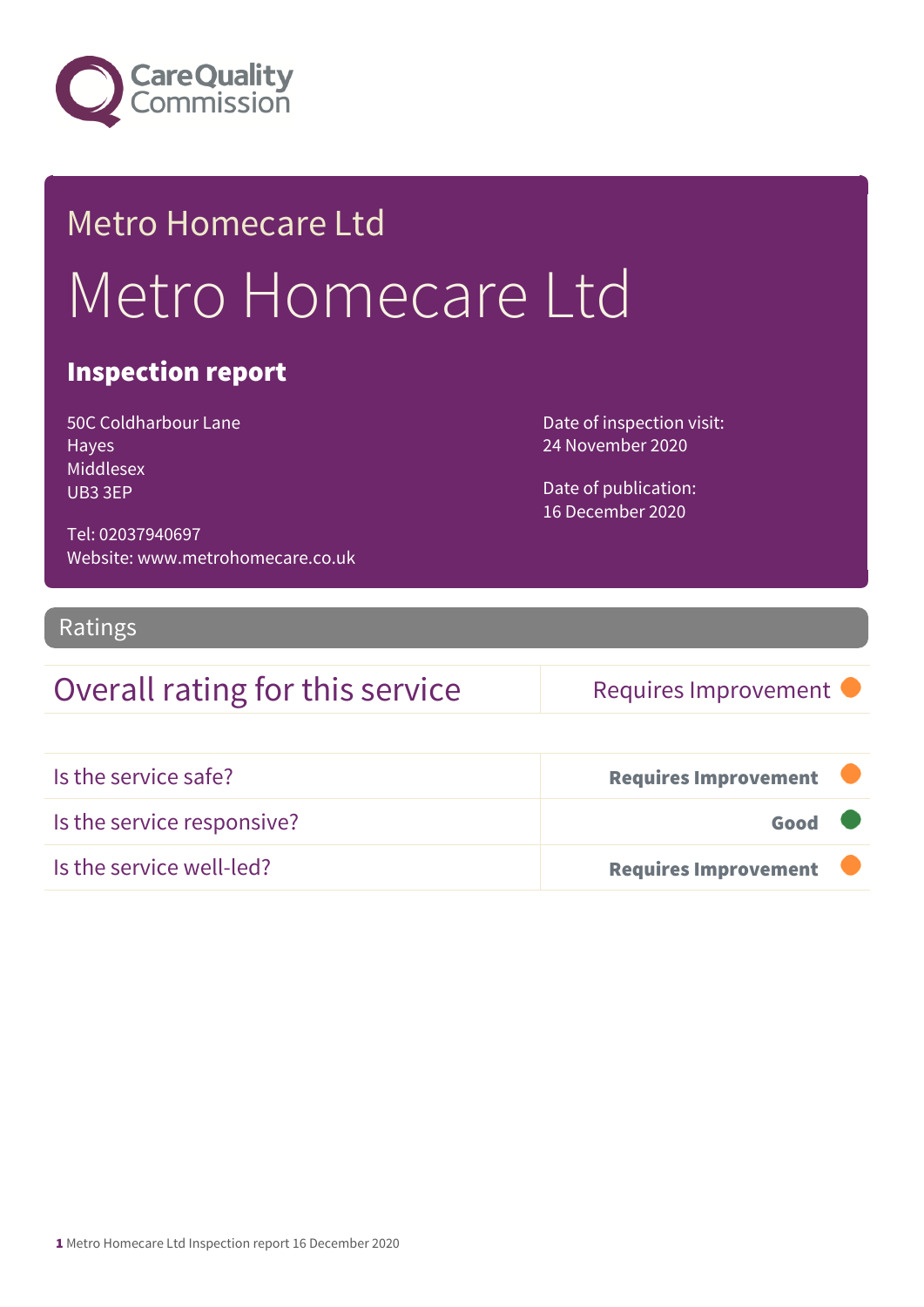### Summary of findings

#### Overall summary

#### About the service

Metro Homecare Ltd is a domiciliary care agency. It provides personal care to mostly older people living in their own homes. It also supports some adults who are living with dementia. At the time of our inspection the service was providing care to 78 people.

Not everyone who used the service received personal care. CQC only inspects where people receive personal care. This is help with tasks related to personal hygiene and eating. Where they do we also consider any wider social care provided.

People's experience of using this service and what we found

Where there were risks to people's safety and wellbeing, these had been assessed. However, risk assessments did not always include a risk management plan or guidance for staff to follow to help ensure they understood the person's condition and knew how to meet their needs. Accidents and incidents were not always analysed and investigated in line with the provider's policy, and there was no evidence of lessons learned.

There were systems in place to monitor the quality of the service and recognise when improvements were required. However, these had not always been effective and had failed to identify the issues we found during our inspection.

Notwithstanding the above, we received positive feedback from people and their relatives about the service, and people told us they felt safe and well cared for. They trusted the care workers and the management team.

People's care and risk management plans set out the care tasks they required help with and these contained personalised information about people and their preferences for how they liked to be supported.

The provider made sure there were enough staff to support people and staff usually arrived at people's homes on time. Staff received induction, training and supervision and felt supported in their roles.

The provider sought feedback from people, relatives and staff and used this to develop the service. People and staff were confident they could raise any concerns they had with the registered manager and felt they would be listened to.

The registered manager and senior staff were responsive to and worked in partnership with other agencies to meet people's needs.

For more details, please see the full report which is on the CQC website at www.cqc.org.uk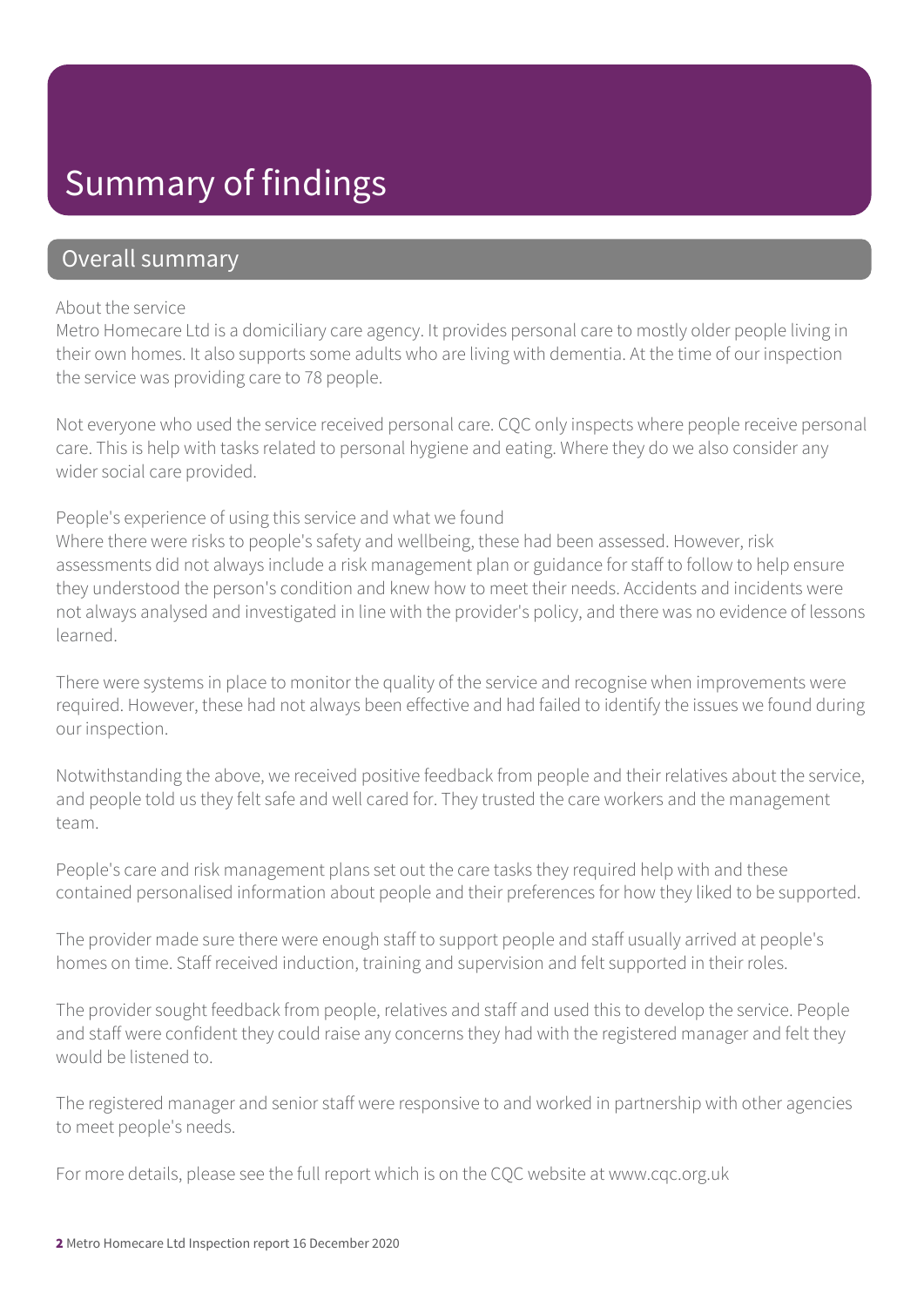This service was registered with us on 20/6/2019 and this is the first inspection.

#### Why we inspected

We undertook this targeted inspection to follow up on specific concerns which we had received about the service. The inspection was prompted in part due to concerns received about the care and support people received and the way the service was managed. A decision was made for us to inspect and examine those risks.

During the inspection, we made the decision to widen the scope of the inspection to become a focused inspection which included the key questions of safe, responsive and well-led.

#### Enforcement

We are mindful of the impact of the COVID-19 pandemic on our regulatory function. This meant we took account of the exceptional circumstances arising as a result of the COVID-19 pandemic when considering what enforcement action was necessary and proportionate to keep people safe as a result of this inspection.

We have identified breaches in relation to safe care and treatment and good governance at this inspection.

#### Follow up

We will continue to monitor information we receive about the service until we return to visit as per our reinspection programme. If we receive any concerning information we may inspect sooner.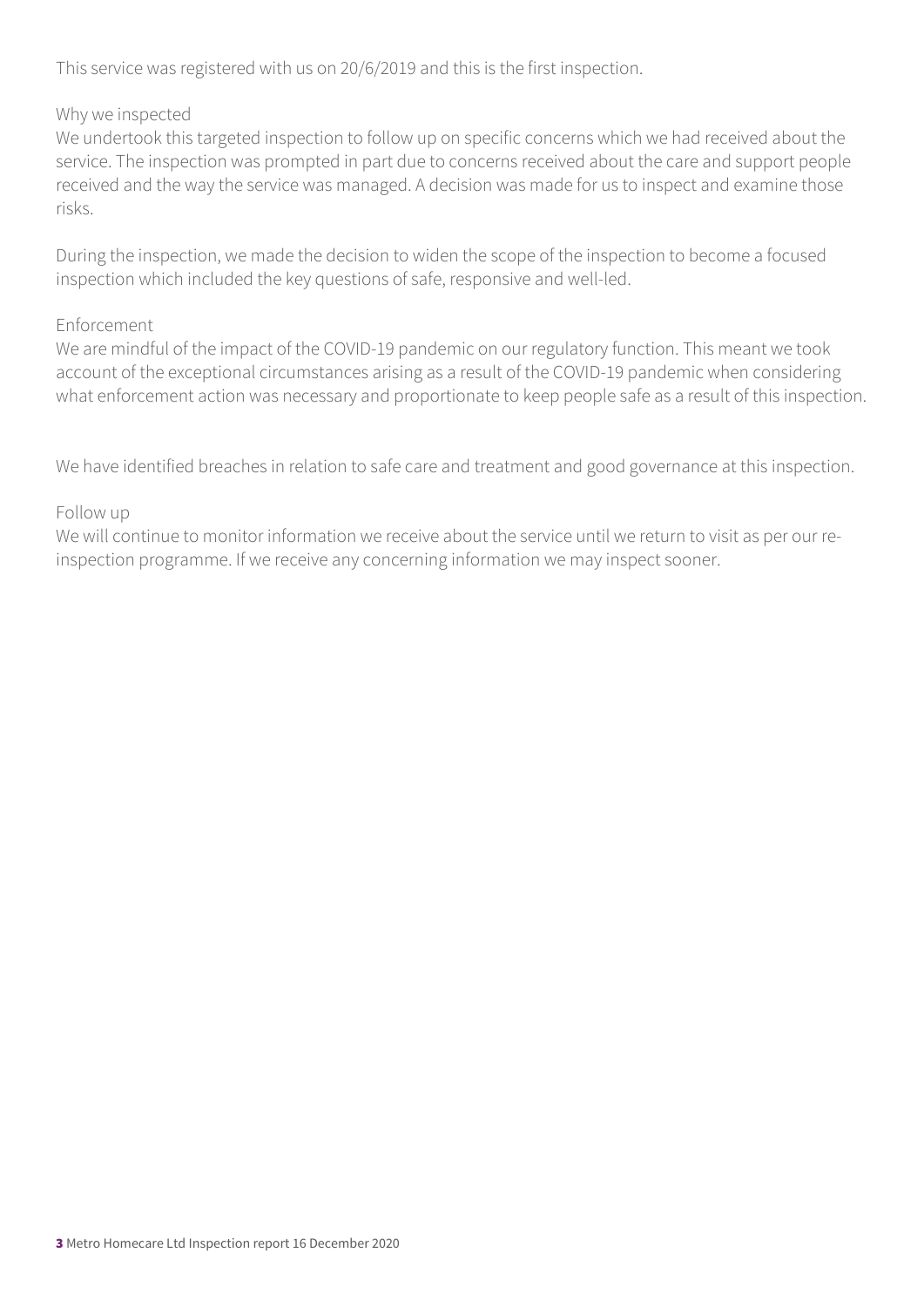### The five questions we ask about services and what we found

We always ask the following five questions of services.

| Is the service safe?                    | <b>Requires Improvement</b> |
|-----------------------------------------|-----------------------------|
| The service was not always safe.        |                             |
| Details are in our safe findings below. |                             |
| Is the service responsive?              | Good                        |
| The service was responsive.             |                             |
| Details are in our safe findings below. |                             |
| Is the service well-led?                | <b>Requires Improvement</b> |
| The service was not always well-led.    |                             |
| Details are in our safe findings below. |                             |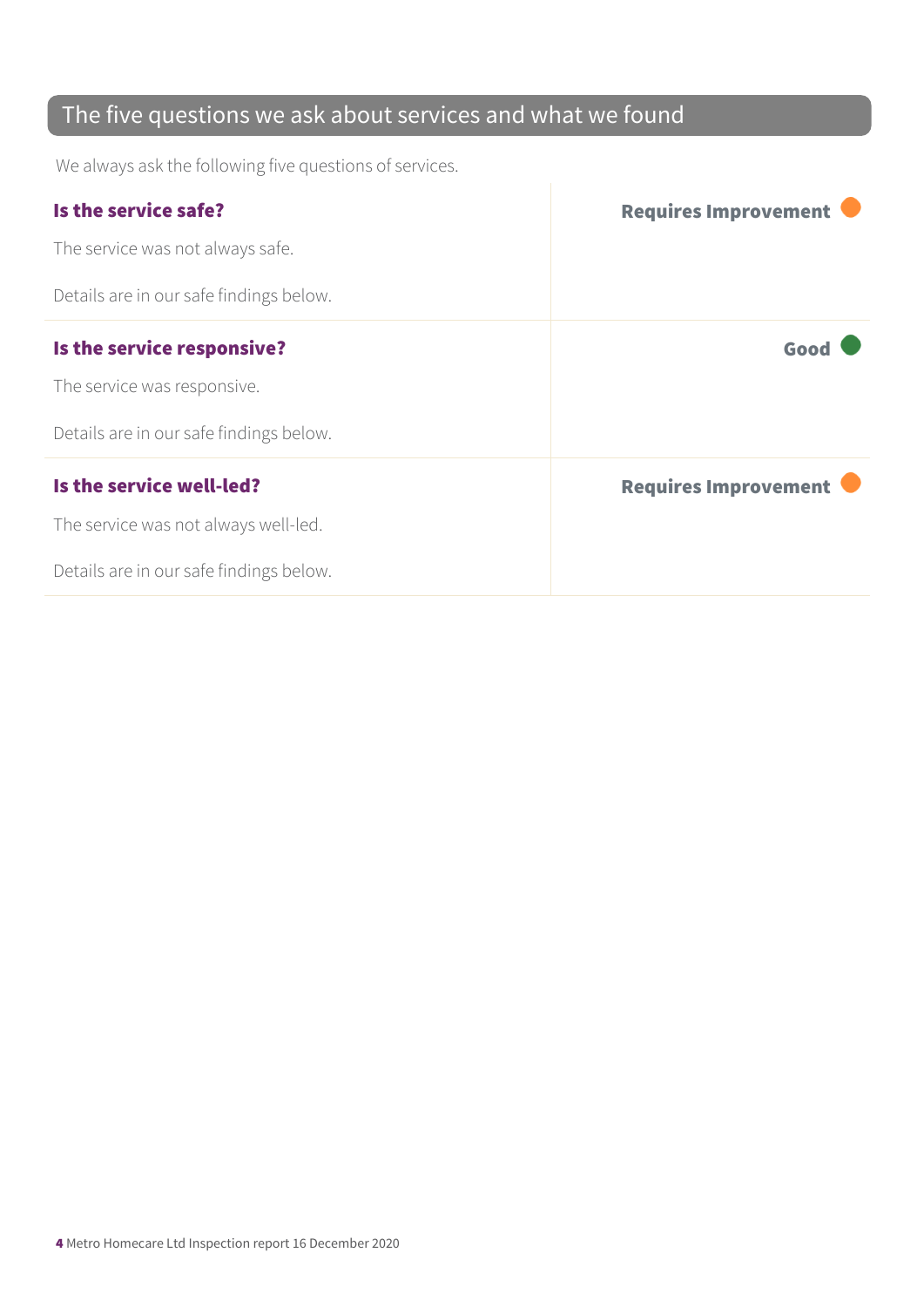

# Metro Homecare Ltd

#### Detailed findings

### Background to this inspection

#### The inspection

This was a targeted inspection to check on a specific concern we received about the care people received and how the provider managed the service.

#### Inspection team

The inspection was carried out by one inspector, and an Expert by Experience undertook telephone interviews with people who used the service and relatives. An Expert by Experience is a person who has personal experience of using or caring for someone who uses this type of care service.

#### Service and service type

This service is a domiciliary care agency. It provides personal care to people living in their own houses and flats.

The service had a manager registered with the Care Quality Commission. This means that they and the provider are legally responsible for how the service is run and for the quality and safety of the care provided.

#### Notice of inspection

We gave the service 48 hours' notice of the inspection. This was because we needed the provider to inform people and seek their consent to be contacted and we wanted the registered manager to be in the office to support the inspection.

#### What we did before the inspection

We reviewed information we had received about the service. We sought feedback from the local authority and professionals who work with the service. The provider was not asked to complete a provider information return prior to this inspection. This is information we require providers to send us to give some key information about the service, what the service does well and improvements they plan to make. We took this into account when we inspected the service and made the judgements in this report.

#### During the inspection

We spoke with 12 people who used the service and three relatives about their experience of the care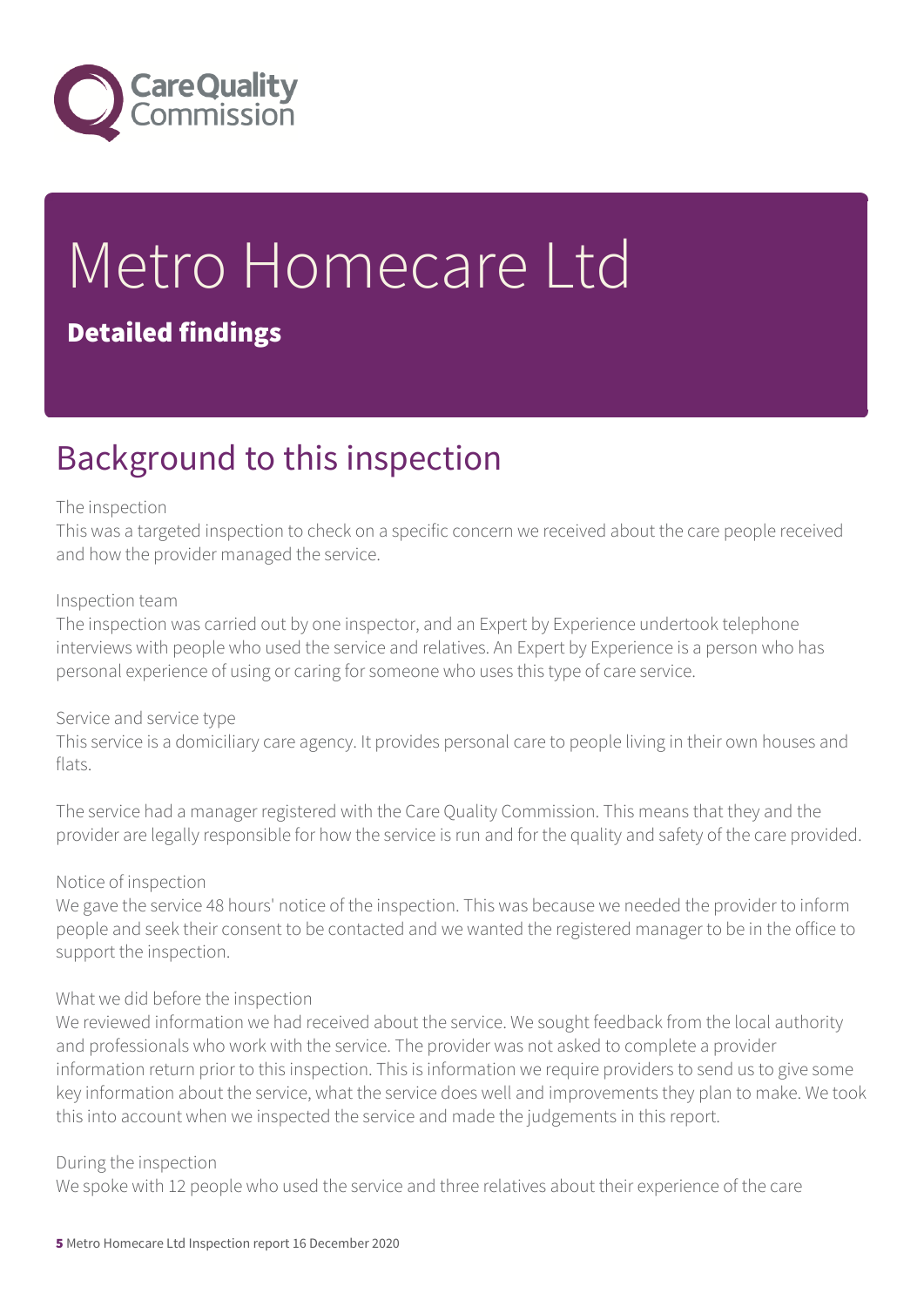provided. We spoke with the director, registered manager and a care coordinator. We also received feedback by email from four care workers.

We reviewed a range of records. This included five people's care records and multiple medication records. We looked at five staff files in relation to recruitment, training and staff supervision. A variety of records relating to the management of the service, including policies and procedures were reviewed.

#### After the inspection

We continued to seek clarification from the provider to validate evidence found. We looked at training data and quality assurance records. We emailed three professionals who are regularly involved with the service and received feedback from one.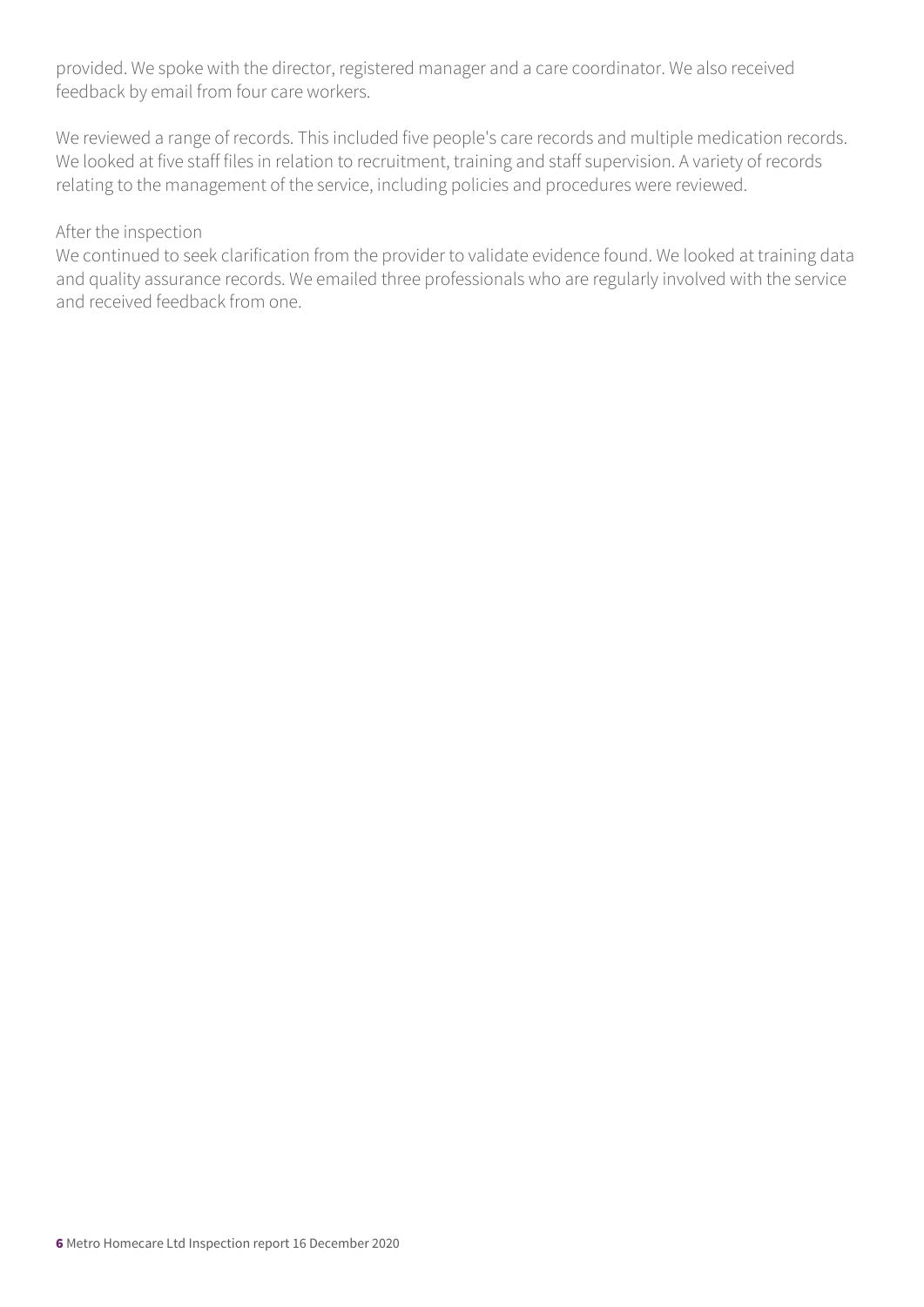### Is the service safe?

### Our findings

Safe – this means we looked for evidence that people were protected from abuse and avoidable harm.

This is the first inspection for this newly registered service. This key question has been rated requires improvement.

This meant some aspects of the service were not always safe and there was limited assurance about safety. There was an increased risk that people could be harmed.

Assessing risk, safety monitoring and management; Learning lessons when things go wrong

- The provider had appropriately identified and assessed risks to people's health and safety such as risk of falls and skin deterioration as well as the environment they lived in. However, some risk assessments did not include a risk management plan or guidance for staff to follow to help ensure they understood the person's condition and knew how to meet their needs.
- One person's assessment identified their skin was at risk of breaking down and this was rated as severe. However, the risk reduction measures only stated, 'Not changed on time and does not like being too hot'. There were no guidelines for staff to recognise signs of skin deterioration or advice on how to manage this. We raised this with the registered manager who told us they would make the necessary improvements. We received evidence of this after the inspection.
- For another person living with a chronic condition, the only risk reduction measures recorded stated 'Medically controlled. GP and hospital are aware of it'. However, there were no details about the condition, how the person was affected, and how to meet their needs in the event of them becoming unwell. We discussed this with the registered manager who told us they would review this without delay. They sent us evidence of a more detailed plan following our inspection.
- The provider kept a log of all incidents and accidents which had occurred. There had not been any for over a year, however, we saw three incidents recorded in June 2019 and one in June 2018 did not contain details of investigations, actions taken, or lessons learned. We discussed this with the registered manager who assured us appropriate action was taken and would ask their HR officer to send us the evidence. Following the inspection, we received this. However, we saw investigations had not been detailed and we could not see what lessons were learnt from incidents and accidents. We raised this with the registered manager who assured us they would improve this going forward.

The provider had not always robustly assessed the risks relating to the health safety and welfare of people. This was a breach of regulation 12 (Safe Care and Treatment) of the Health and Social Care Act 2008 (Regulated Activities) Regulations 2014.

● Notwithstanding the above, we saw evidence and received feedback that people were cared for and supported safely. Staff who supported people received appropriate training in all aspects of care, including training about specific medical conditions people lived with, such as diabetes or epilepsy. We saw some staff had received training in Percutaneous Endoscopic Gastrostomy (PEG) and were managing a person's needs in this area. PEG is a procedure where a feeding tube is inserted in a person's stomach where they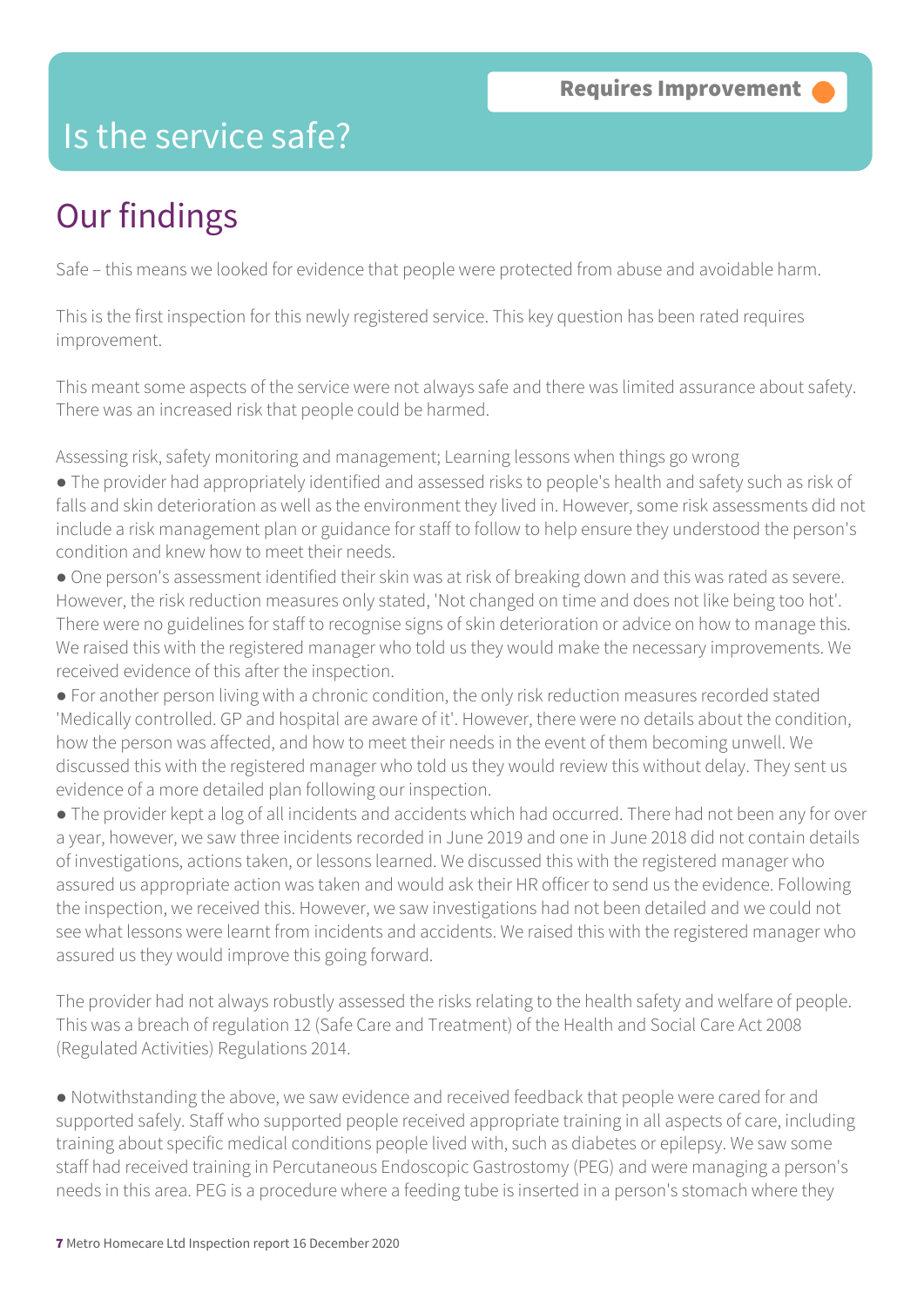cannot take nutrients orally.

● One person was at risk of choking, and we saw relevant healthcare professionals had been consulted. Special instructions on the person's care plan stated they 'must have all fluids thickened and a soft diet at all times to minimise the risk of choking'. Each person's care plan included a body map, to enable care workers to record any marks or sores they may notice whilst delivering personal care. Care workers were encouraged to report any concerns to the office promptly.

● Most people had a person-centred risk assessment in place. This looked at risk around the environment, equipment used, medicines, finances, physical and psychological and personal safety such as the risk of self-neglect, choking and malnutrition. Each risk area was analysed and rated as low, medium or high, and included actions to help minimise the risk.

#### Systems and processes to safeguard people from the risk of abuse

● People who used the service were safe and protected from the risk of abuse. All the people we spoke with told us they felt safe with the care workers who supported them. One person stated, "Oh yes, I am quite safe. I get help when I need it."

• There was a safeguarding policy and procedures in place and staff were aware of these. Staff completed training on safeguarding adults and demonstrated how they would recognise and respond to safeguarding concerns. The provider had systems in place for noting and responding to safeguarding concerns. We saw these were reported, recorded, shared with the local authority and investigated where appropriate.

● People told us they received their visits on time. The registered manager monitored closely people's daily visits. The electronic monitoring system required staff to log in and out of people's homes, and this was recorded in real time on the system. Any concerns were addressed with individual staff members. Documents we reviewed confirmed this.

#### Staffing and recruitment

● The provider had appropriate procedures for recruiting staff. These included formal interviews and carrying out checks on their suitability and identity. New staff underwent training and were assessed as part of an induction, before they were able to work independently.

● There were enough staff deployed to meet the needs of the people who used the service. Where possible, people received care and support from the same care workers, to help ensure continuity and rapport. The registered manager told us during the early period of the pandemic, some staff had self-isolated. However, they employed a group of bank staff who could be called upon at short notice to cover staff absence. This meant people continued to receive their care as planned.

#### Using medicines safely

● People received their medicines safely and as prescribed. There was a policy and procedures for the safe administration of medicines and staff were aware of these. Staff received regular medicines training, regular refreshers and had their competencies assessed.

● There were regular audits of people's medicines and the medicines administration record (MAR) charts. Where concerns were identified, we saw evidence the registered manager took appropriate actions. For example, they had identified some MAR charts did not have the route of administration recorded. We saw this was addressed without delay.

#### Preventing and controlling infection

● People received care and support from staff who understood the importance of following good infection control measures, particularly in relation to COVID-19. There were policies and procedures which included guidelines about working safely with COVID-19. Staff received training in infection control and the use of personal protective equipment (PPE).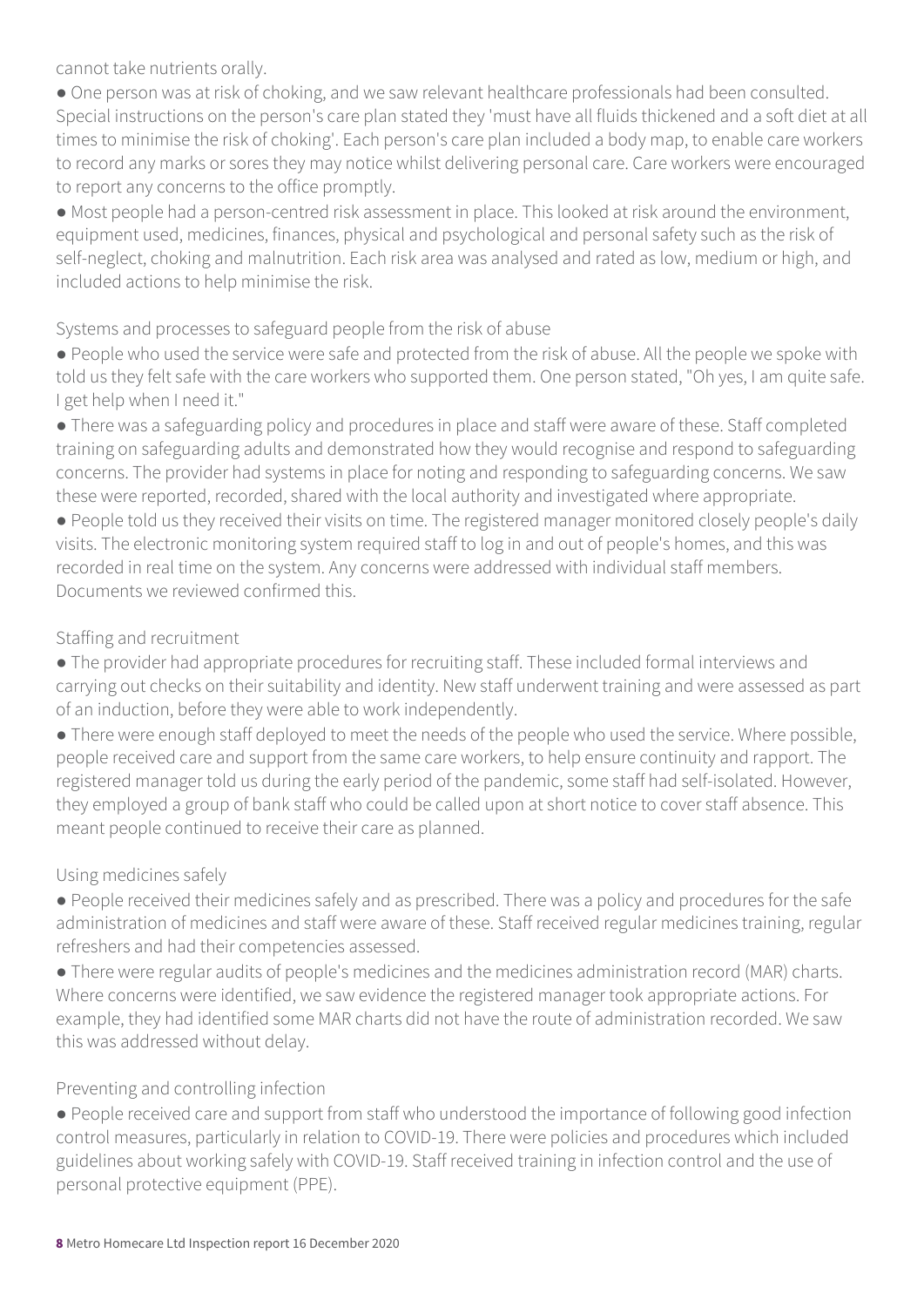● Staff were provided with PPE, such as gloves, aprons and face masks, and people confirmed care workers wore these when they provided personal care. Staff told us they were able to obtain PPE as needed. One staff member told us, "Yes I have enough PPE and have always been provided with the equipment whenever needed."

● Some care workers told us people found it strange to be supported by staff wearing masks. One staff member told us, "In the beginning some clients were a bit unsure and felt unsettled. But after talking about the reasons why, they began to understand."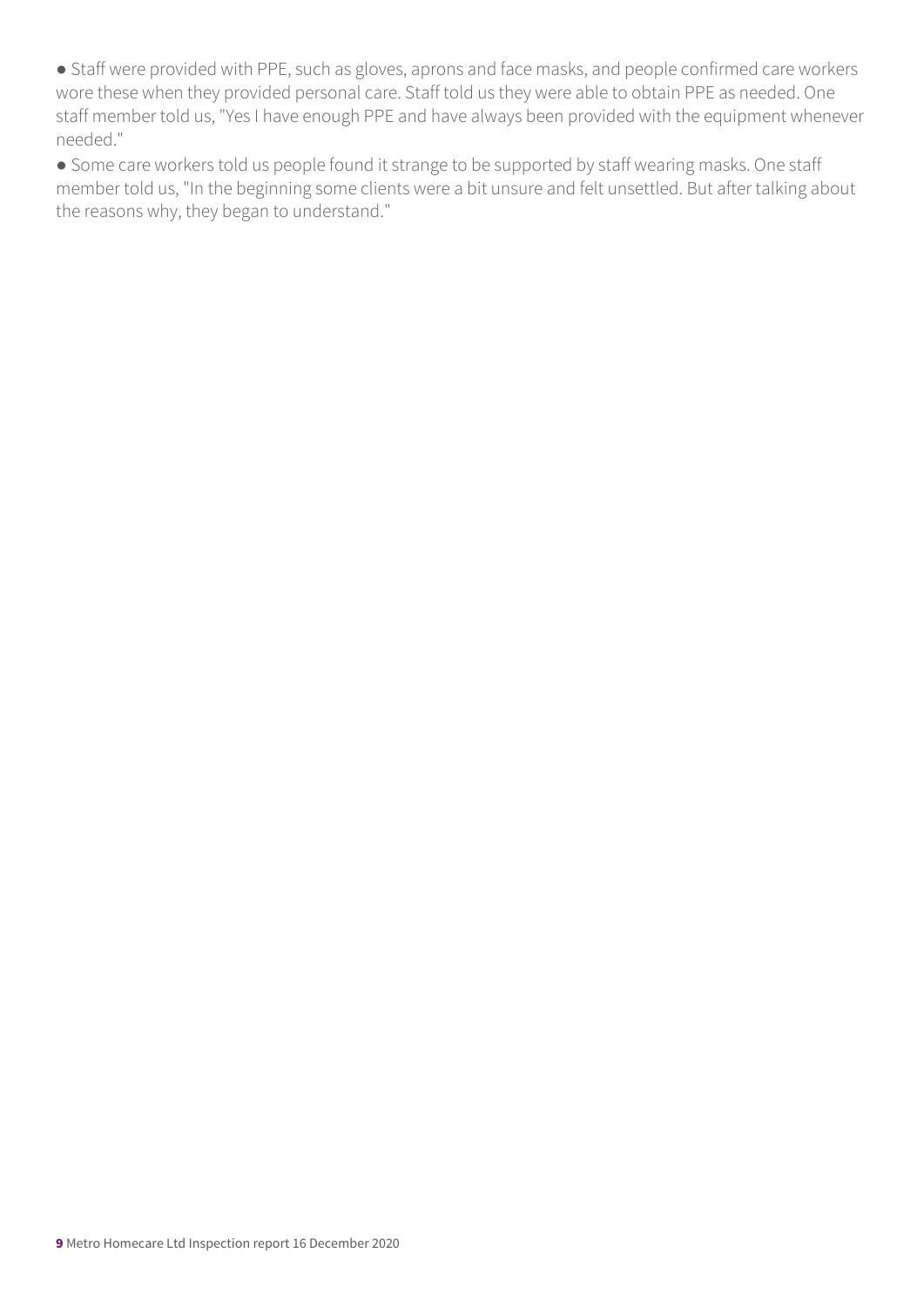### Is the service responsive?

### Our findings

Responsive – this means we looked for evidence that the service met people's needs.

This is the first inspection for this newly registered service. This key question has been rated good.

This meant people's needs were met through good organisation and delivery.

Planning personalised care to ensure people have choice and control and to meet their needs and preferences

- People's care plans were comprehensive and person-centred and were developed from the pre-admission assessments. Care plans were divided in sections which covered every area of the person's needs, such as mobility, communication and personal care. Each area stated the current situation regarding the person's needs, what assistance was required, and any equipment needed.
- People's records included important personal information about the person, their family and friends, life history, interest and hobbies and likes and dislikes. Care plans included individual support plans for each aspect of the care and support people received, such as being treated with respect, protection from abuse and neglect, physical, mental health and emotional wellbeing and control over day to day life. Care plans reminded staff about treating people with dignity at all times.
- Based on the initial assessment, a package of care was allocated to the person and a timetable was put in place, so staff would know exactly what the person required for each visit, and how they wanted their care delivered. Where people's needs changed, the senior staff undertook a review of their needs, and, based of these, they liaised with the local authority who funded their care, to possibly increase the person's care package.
- People were consulted about their choices and preferences in relation to the support they received, including the gender of the care workers who supported them.

• The provider had a sex and sexuality policy which considered the needs of people from the Lesbian Gay Bisexual and Transsexual (LGBT+) community. The registered manager told us they did not support people with these needs currently.

#### Meeting people's communication needs

Since 2016 onwards all organisations that provide publicly funded adult social care are legally required to follow the Accessible Information Standard (AIS). The standard was introduced to make sure people are given information in a way they can understand. The standard applies to all people with a disability, impairment or sensory loss and in some circumstances to their carers.

- People's communication needs were recorded and met. During the recruitment process, staff were given a literacy test to help ensure they were able to communicate and understand people they supported.
- The service provided support to a number of people for whom English was not their first language. As much as possible, the provider matched people with care workers who spoke their language. If they were unable to do this, they informed the person of this before providing care.

Supporting people to develop and maintain relationships to avoid social isolation; support to follow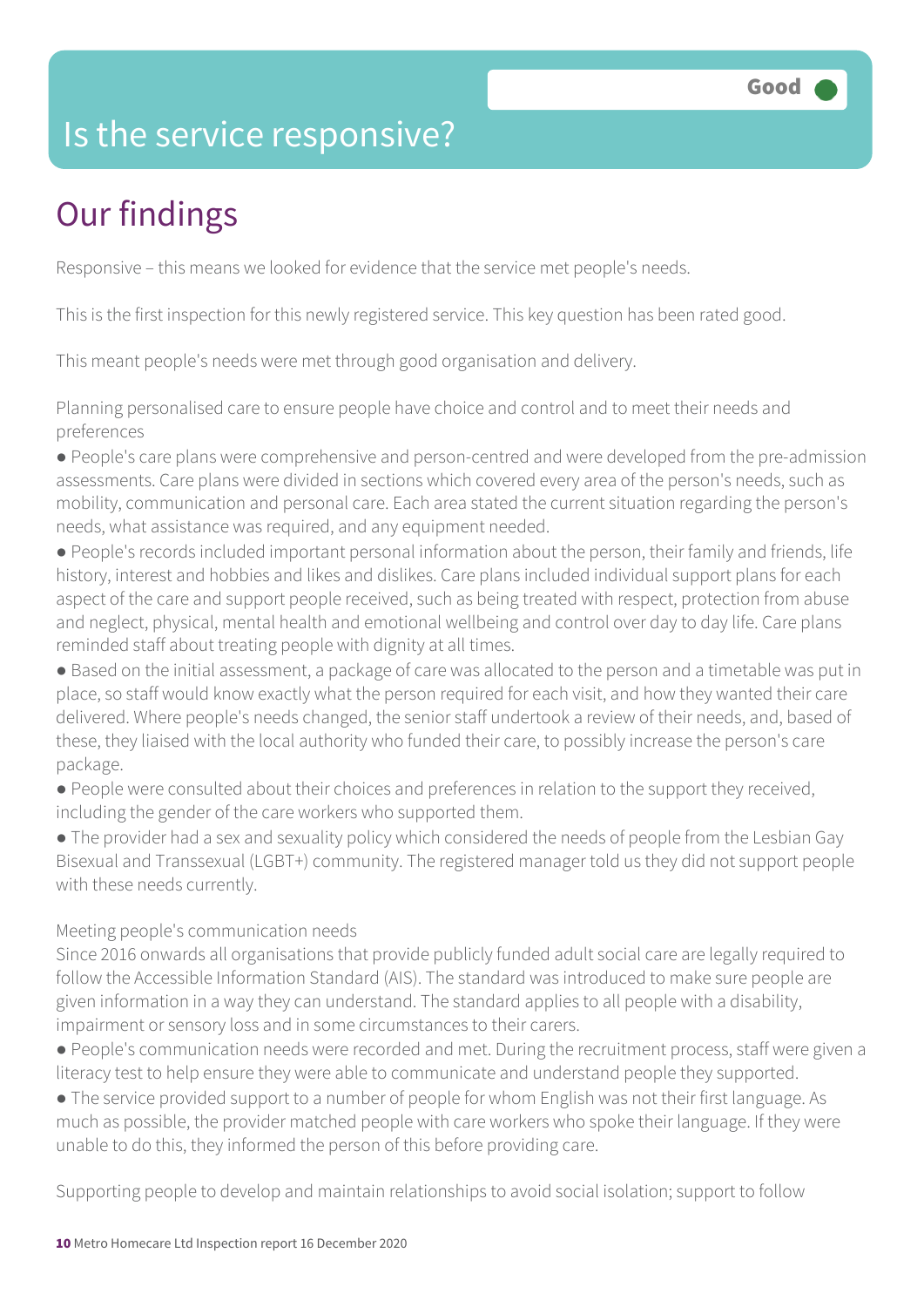interests and to take part in activities that are socially and culturally relevant to them

● Most of the people who used the service lived with relatives and were able to maintain relationships with their extended family. Those who lived alone were encouraged to take part in community activities, although, because of the pandemic, these had been put on hold.

#### Improving care quality in response to complaints or concerns

● There was a complaints policy and procedure in place. People knew how to make a complaint and were confident these would be addressed. They found the office staff to be prompt and responsive to their concerns. One person told us, "The office is pretty good." A relative echoed this and said, "The managers deal with any problems swiftly and promptly and from that you can see they take any concerns we may have seriously." We saw evidence that when concerns had been raised, appropriate action had been taken in a timely manner.

End of life care and support

- The provider had an end of life policy in place and staff received training in end of life care as part of their induction. Staff worked closely with healthcare professionals such as the GP and district nurses and liaised with the palliative nursing team as required.
- One person was receiving end of life care 24 hours a day. The person had complex needs and we saw evidence the regular care workers who were supporting them had relevant training and were providing person-centred care. The person relatives described the care as 'excellent' and told us, "The carers have been courteous and excellent in delivering great quality care. I cannot fault them." They added, "They care for my [family member] with dignity and respect. It feels like my [family member] is being cared for by family members."
- Care plans included a section about end of life care. This recorded how people who used the service wanted their needs met at the end of their life and any advance decisions they may have.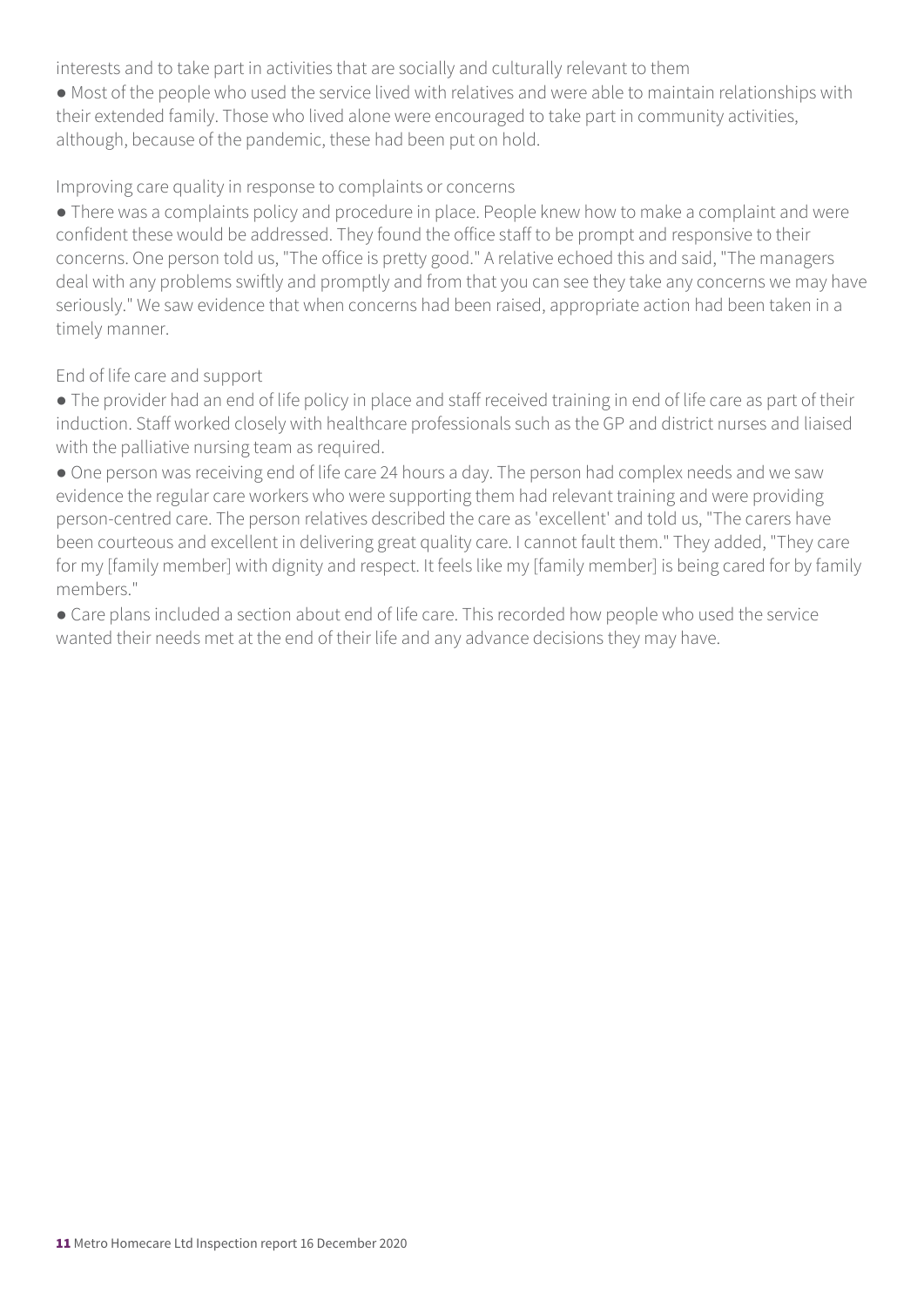### Is the service well-led?

### Our findings

Well-Led – this means we looked for evidence that service leadership, management and governance assured high-quality, person-centred care; supported learning and innovation; and promoted an open, fair culture.

This is the first inspection for this newly registered service. This key question has been rated requires improvement.

This meant the service management and leadership was inconsistent. Leaders and the culture they created did not always support the delivery of high-quality, person-centred care.

Managers and staff being clear about their roles, and understanding quality performance, risks and regulatory requirements

● The provider had monitoring systems in place which included audits about recruitment, care plans, accidents and incidents, health and safety and medicines. However, monitoring systems had not always been effective and had failed to identify the issues we found in relation to risk management plans not being in place, the lack of guidelines for staff where people they supported had specific healthcare conditions and the management of incidents and accidents.

We found no evidence that people had been harmed however, systems were either not in place or robust enough to demonstrate safety was effectively managed. This placed people at risk of harm. This was a breach of regulation 17 (Good Governance) of the Health and Social Care Act 2008 (Regulated Activities) Regulations 2014.

The provider responded immediately during and after the inspection. They confirmed relevant actions had been taken such as ensuring person-centred risk assessments were in place. They also confirmed they would provide the staff with relevant guidance in relation to specific healthcare conditions and would review the way incidents and accidents were managed.

● There were regular spot checks carried out, to help ensure staff were supporting people in line with their care plans. Spot checks included punctuality, if the care worker wore their ID badge, if they greeted the person on arrival. Staff were assessed supporting people with their medicines and completing records. Where there were issued identified, this was addressed without delay.

Promoting a positive culture that is person-centred, open, inclusive and empowering, which achieves good outcomes for people

● People who used the service were supported in a person-centred way and the provider promoted a positive culture. People and relatives spoke positively about staff and management. They told us the registered manager and office staff were approachable and responsive. All the people we spoke with were happy with the care workers who supported them. Their comments included, "Excellent, does a fine job", "They are very respectful", "I find no fault with the carers", They're lovely, like part of the family", "Very kind, charming manners" and "We have a laugh together."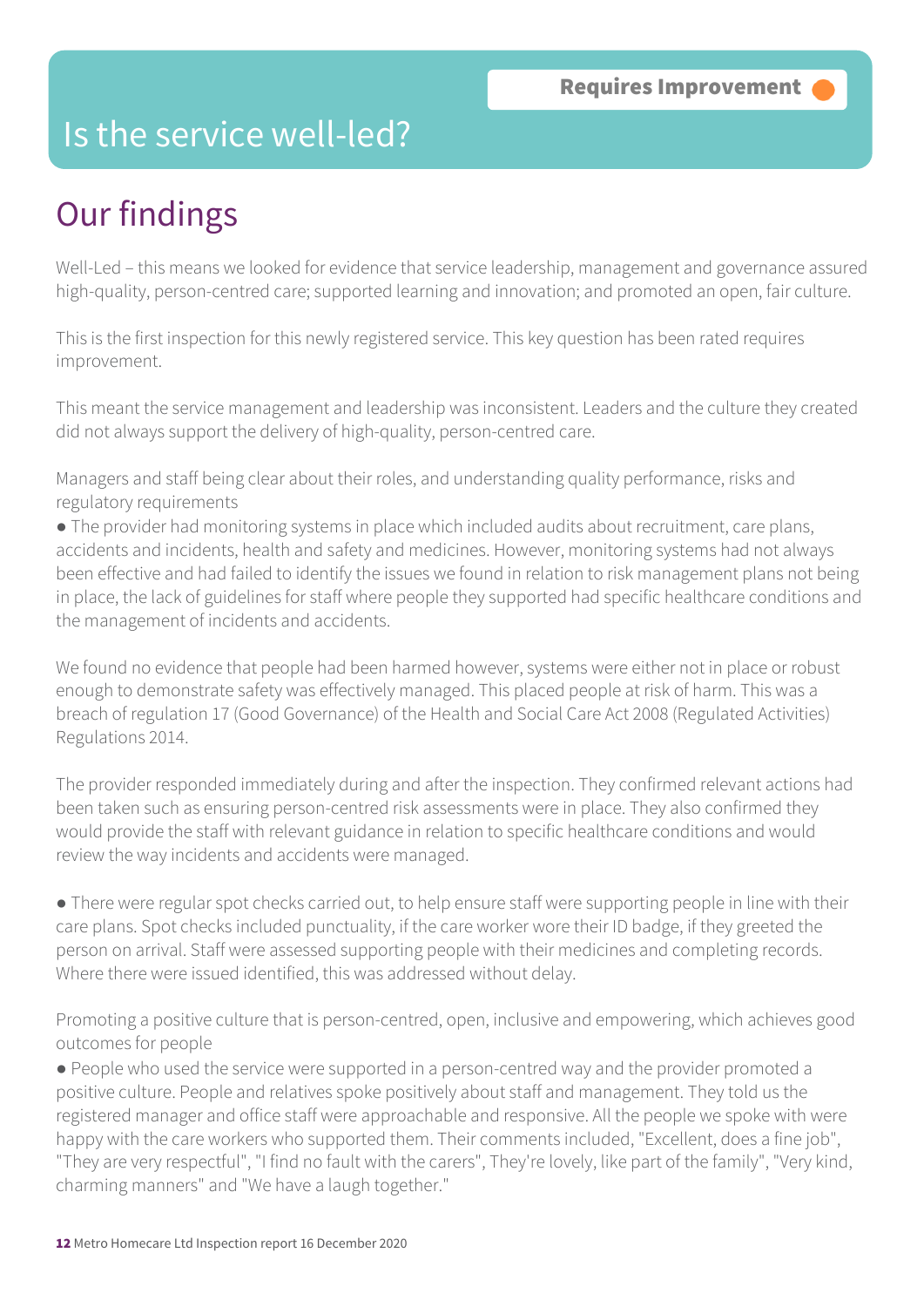• Staff told us they felt supported by the management and could contact them at any time. One staff member told us, "Yes I have always been supported by the office. I have training and regular supervision and appraisal" and another said, "I have been kept updated by the manager throughout the pandemic. Refresher training was also provided."

● The registered manager was dedicated and worked with the office team to deliver a good service to people who used the service. They told us, "A good service for me is for individuals. I make sure we build a relationship, understand their needs, go the extra mile and meet their needs. It is difficult for them already, so it is important to make them happy. Also valuing the care workers as they are the foundation of the company."

How the provider understands and acts on the duty of candour, which is their legal responsibility to be open and honest with people when something goes wrong

● The registered manager understood their duty to report any accident or incident, to take appropriate action and to offer an apology if necessary. They demonstrated they knew they had a legal requirement to notify the CQC and did so as necessary. They told us, "If we make a mistake, we have to own up to it and accept it. We empathise with the person who has been affected and meet their needs better in the future. We offer an apology."

Engaging and involving people using the service, the public and staff, fully considering their equality characteristics

● The provider conducted quarterly monitoring calls with people who used the service to give them the opportunity to feedback about the care they received. We viewed a range of these and saw people were satisfied. One comment stated, "I am happy with my beautiful carers" and another said, "I am more than happy with my carers."

● In addition, there were six-monthly face to face meetings with people and these were recorded. Areas checked included if the person felt their needs were met, if they were happy with their care worker, if they were treated with respect and if they knew who to contact if they had any concerns. We saw evidence people were satisfied with the service.

● There were regular staff meetings where a range of subjects were discussed, such as COVID-19, risk assessments and care plans, new referrals or any other important information. There were also regular care worker meetings, where staff had the opportunity to discuss any concerns and share communication. Subjects discussed included people who used the service, annual leave and uniform.

Continuous learning and improving care; Working in partnership with others

● The registered manager held a degree in HR management and was studying for a level five qualification in health and social care. They told us they ensured they kept up their knowledge and skills by undertaking relevant training whenever they could. They said, "I participate in the training like the care workers, I train myself too, I read, I use online resources. The local authority has been very helpful. We have fortnightly meetings for managers and senior staff."

● The nominated individual was experienced and held professional qualifications Health and Social Care management as well as degrees in Business Management, Accounting and Finance. They provided support to the registered manager and undertook six-monthly internal inspections and monitoring.

• The registered manager was proud of the way they had been able to support a person with complex needs for several years successfully. They attributed this success to the staff receiving specific training into the person's conditions. They added they had joined an association specialising in this condition, to obtain advice and information about how to meet the person's needs effectively.

● The provider kept a log of compliments they received. We viewed a range of these. Comments included, "[Care worker] is really calming for [family member] and was helpful today", "I would like to express how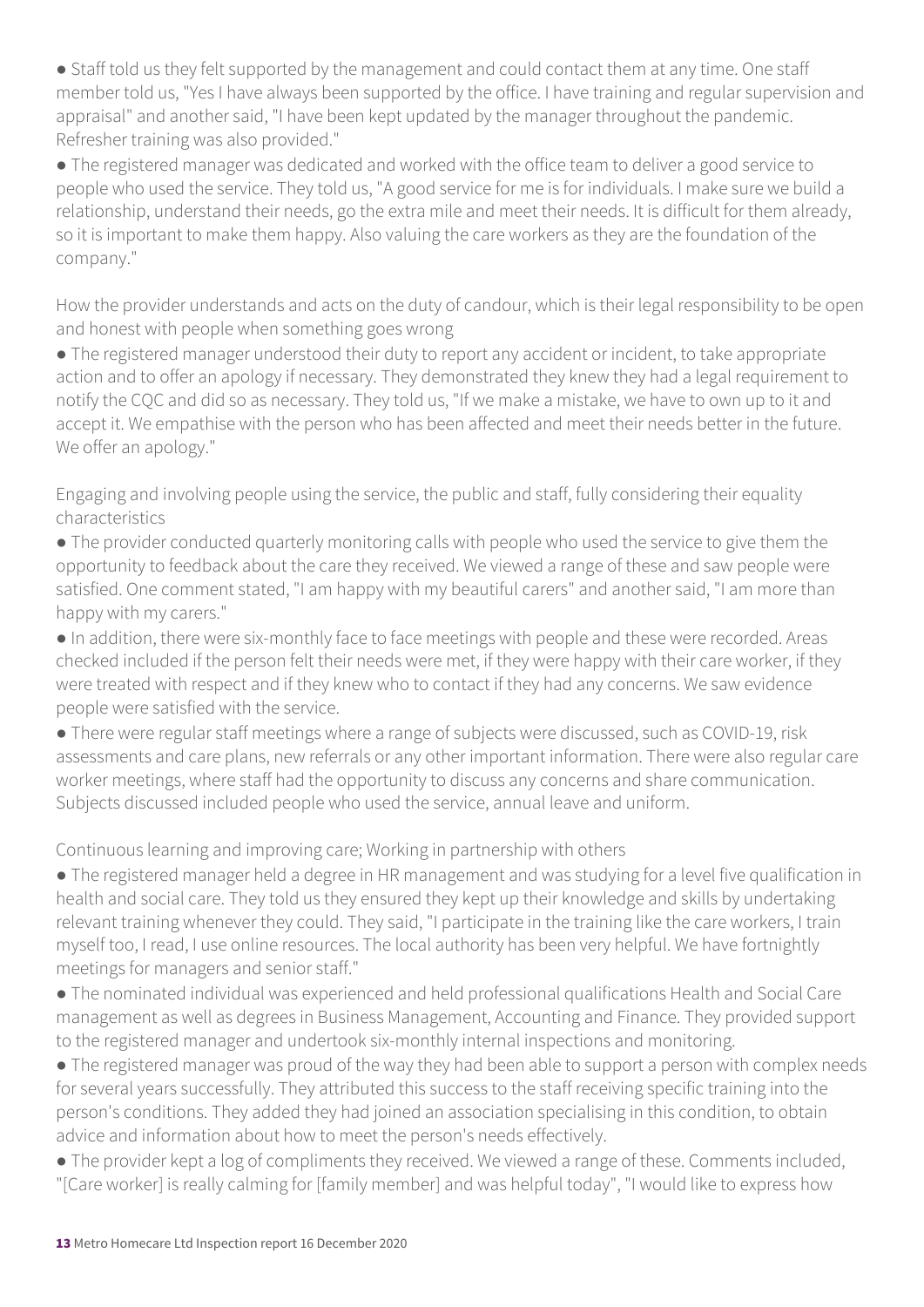happy I am with the set of carers who are looking after my [family member]" and "The carer [Name] has a sparkling personality which I think is a natural talent and looks after me very well."

● The registered manager kept abreast of developments within the social care sector by attending meetings and training courses organised by the local authority. They added they increased their knowledge by liaising with a range of healthcare professionals such as GPs and district nurses. The registered manager told us they had felt supported by their line manager and the local authority during the pandemic. They said, "Everybody has been under stress through the pandemic, but I have felt supported by all of them."